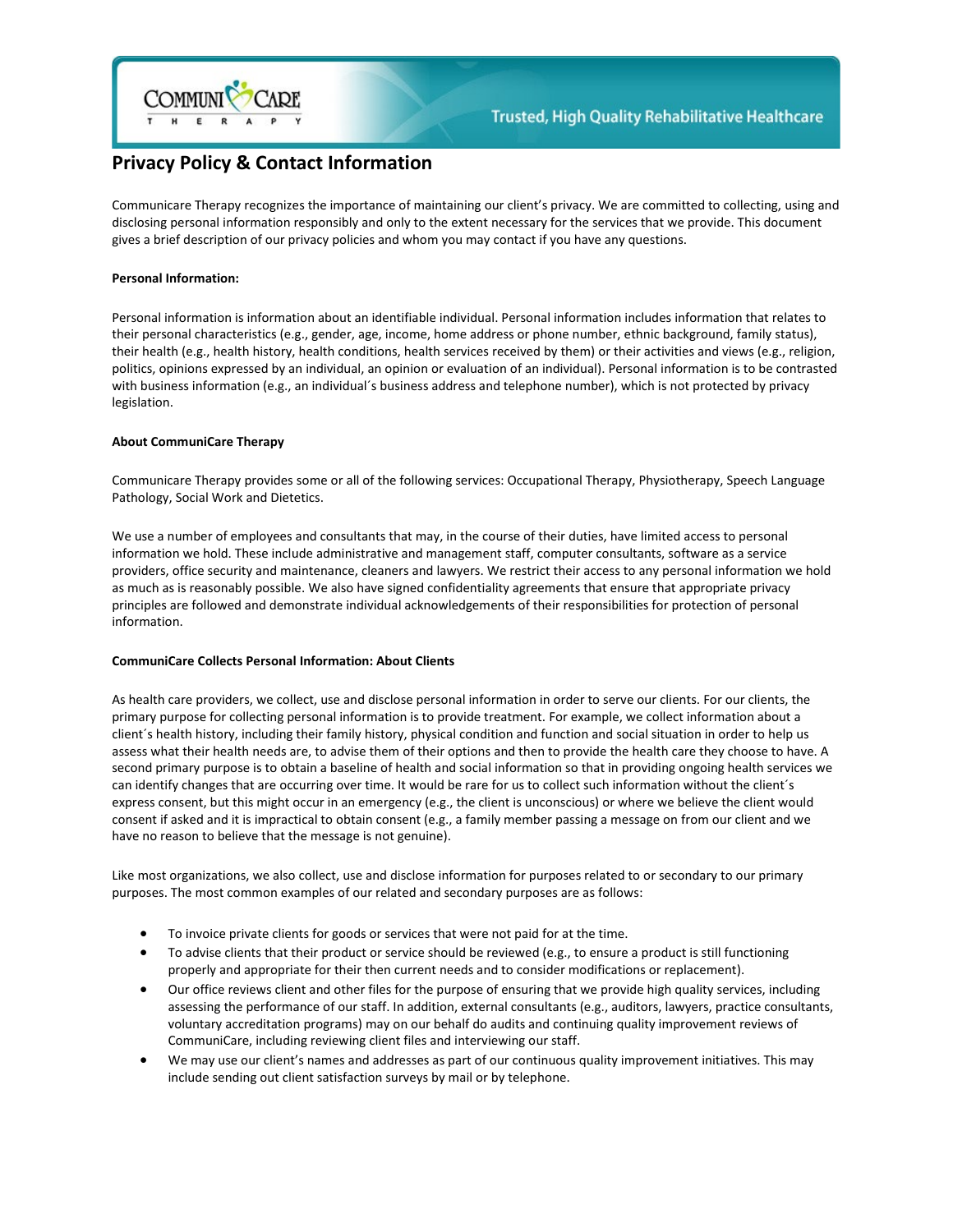

# **Trusted, High Quality Rehabilitative Healthcare**

- Our clinicians are regulated by their professional colleges who may inspect our records and interview our staff as a part of their regulatory activities in the public interest. In addition, as professionals, we will report serious misconduct, incompetence or incapacity of other practitioners, whether they belong to other organizations or our own. Also, our organization believes that it should report information suggesting serious illegal behaviour to the authorities. External regulators have their own strict privacy obligations. Sometimes these reports include personal information about our clients, or other individuals, to support the concern (e.g., improper services). Also, like all organizations, various government agencies (e.g., Canada Customs and Revenue Agency, Information and Privacy Commissioner, Human Rights Commission, etc.) have the authority to review our files and interview our staff as a part of their mandates. In these circumstances, we may consult with professionals (e.g., lawyers, accountants) who will investigate the matter and report back to us.
- The cost of some goods/services provided by the organization to clients is paid for by third parties (e.g., OHIP, WSIB, private insurance, Assistive Devices Program). These third-party payers often have your consent or legislative authority to direct us to collect and disclose to them certain information in order to demonstrate client entitlement to this funding.
- Clients or other individuals we deal with may have questions about our goods or services after they have been received. We also provide ongoing services for many of our clients over a period of months or years for which our previous records are helpful. We retain our client information for a minimum of ten years after the last contact to enable us to respond to those questions and provide these services (our regulatory Colleges also require us to retain our client records).
- If CommuniCare Therapy or its assets were to be sold, the purchaser would want to conduct a "due diligence" review of our records to ensure that it is a viable business that has been honestly portrayed to the purchaser. This due diligence may involve some review of our accounting and service files. The purchaser would not be able to remove or record personal information. Before being provided access to the files, the purchaser must provide a written promise to keep all personal information confidential. Only reputable purchasers who have already agreed to buy the organization´s business or its assets would be provided access to personal information, and only for the purpose of completing their due diligence search prior to closing the purchase.

You can choose not to be part of some of these related or secondary purposes (e.g., by declining to participate in surveys or by paying for your services in advance if you are a private client). We do not, however, have control over several of these related or secondary purposes (e.g., external regulation).

# **Protecting Personal Information**

We understand the importance of protecting personal information. For that reason, we have taken the following steps:

- Paper information is either under supervision or secured in a locked or restricted area.
- Electronic hardware is either under supervision or secured in a locked or restricted area at all times. In addition, personal secure passwords are used on computers.
- All data is stored on secure servers that are backed up at regular intervals.
- Paper information is transmitted through sealed, addressed envelopes or boxes by reputable companies.
- Any computer files containing client information are encrypted for external transmission.
- No identifiable client information is sent through external (non-secured) email. All faxes are sent securely. Fax and email transmissions are prefaced with a confidentiality statement.
- Staff is trained to collect, use and disclose personal information only as necessary to fulfill their duties and in accordance with our privacy policy.
- External consultants and agencies with access to personal information must enter into privacy agreements with us.

# **Retention and Destruction of Personal Information**

We need to retain personal information for some time to ensure that we can answer any questions you might have about the services provided and for our own accountability to external regulatory bodies. However, we do not want to keep personal information too long in order to protect your privacy. We keep our client files for about ten years. Our client and contact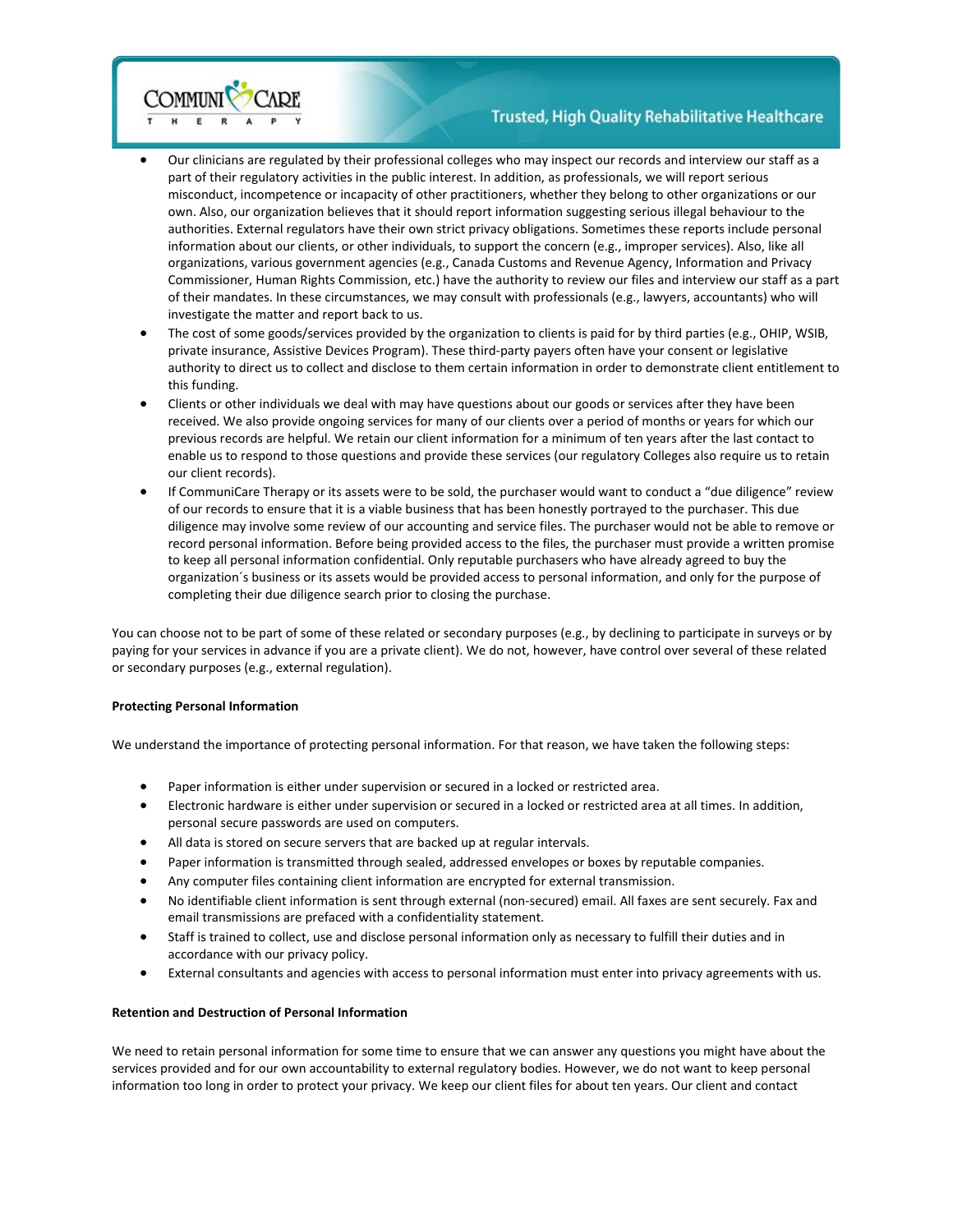

directories are much more difficult to systematically destroy, so we remove such information when we can if it does not appear that we will be contacting you again. However, if you ask, we will remove such contact information right away.

# **You Can Look at Your Information**

With only a few exceptions, you have the right to see what personal information we hold about you. Often all you have to do is ask. We can help you identify what records we might have about you. We will also try to help you understand any information you do not understand (e.g., short forms, technical language, etc.). We will need to confirm your identity, if we do not know you, before providing you with this access. We reserve the right to charge a nominal fee for such requests. If there is a problem we may ask you to put your request in writing. If we cannot give you access, we will tell you within 30 days if at all possible and tell you the reason, as best we can, as to why we cannot give you access. If you believe there is a mistake in the information, you have the right to ask for it to be corrected. This applies to factual information and not to any professional opinions we may have formed. We may ask you to provide documentation that our files are wrong. Where we agree that we made a mistake, we will make the correction and notify anyone to whom we sent this information. If we do not agree that we have made a mistake, we will still agree to include in our file a brief statement from you on the point and we will forward that statement to anyone else who received the earlier information.

#### **Do You Have a Question?**

Please contact our **Privacy officer at: 2723 Lancaster Rd., Suite 202 Ottawa, Ontario K1B 0B1 Phone: (613) 738-2871 or toll free 1-877-738-2871.** We will attempt to answer any questions or concerns you might have.

If you wish to make a formal complaint about our privacy practices, you may make it in writing to our Privacy Officer. They will acknowledge receipt of your complaint; ensure that it is investigated promptly and that you are provided with a formal decision and reasons in writing.

If you have a concern about the professionalism or competence of our services or the mental or physical capacity of any of our professional staff we would ask you to discuss those concerns with us. However, if we cannot satisfy your concerns, you are entitled to complain to our regulatory body:

# **For Occupational Therapy Services**:

College of Occupational Therapists of Ontario 20 Bay Street, Suite 900, Toronto, ON M5J 2N8 Phone: 416-214-1177 Toll Free: 1(800) 890-6570 Website: [http://www.coto.org](http://www.coto.org/)

#### **For Physiotherapy Services**:

College of Physiotherapists of Ontario 230 Richmond Street West, 10th Floor Toronto, ON M5V 1V6 Phone: 416-591-3827 Toll free: 1(800)583-5885 Website: [www.collegept.org](http://www.collegept.org/)

#### **For Speech Language Pathology Services**:

College of Audiologists and Speech-Language Pathologists of Ontario 3080 Yonge Street Suite 5060 Toronto, Ontario M4N 3N1 Phone: 416-975-5347 Toll Free: 1-800-993-9459 Website: [http://www.caslpo.com](http://www.caslpo.com/)

#### **For Social Work Services**:

College of Social Workers and Social Service Workers of Ontario 250 Bloor Street E, Suite 1000 Toronto, Ontario M4W 1E6 Phone: 416-972-9882 Toll Free: 1-877-828-9380 Website: [http://www.ocswssw.org](http://www.ocswssw.org/)

#### **For Dietetics Services**:

College of Dietitians of Ontario 5775 Yonge Street Toronto, ON M2M 4J1 Phone (416)598-1725 Toll Free: 1-800-668-4990 Website: [www.cdo.on.ca](http://www.cdo.on.ca/)

#### **For Office Administration and Management services:**

Please contact CommuniCare's Executive Director: Kim Collingwood a[t kcollingwood@communicare.ca](mailto:kcollingwood@communicare.ca)